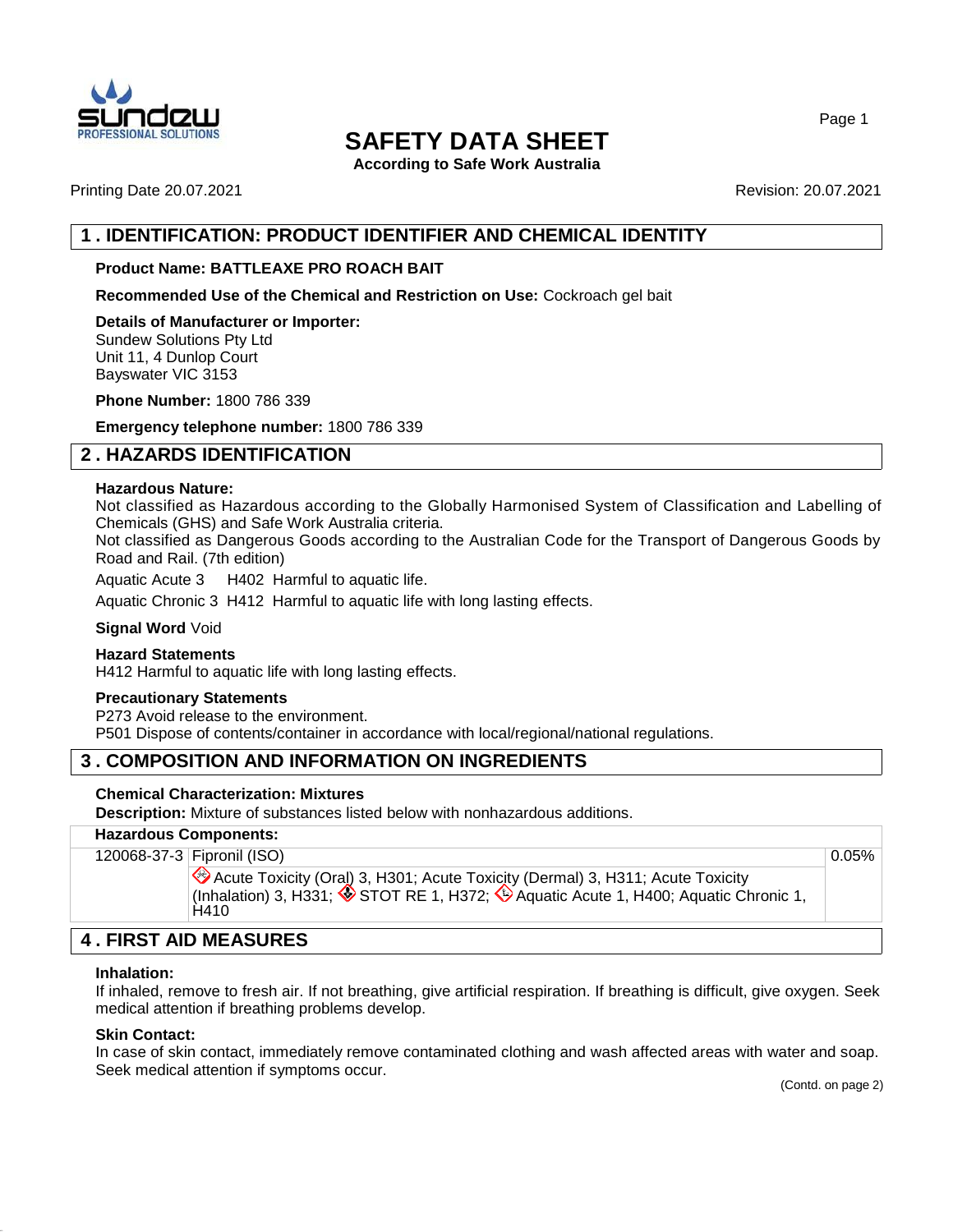**According to Safe Work Australia**

Printing Date 20.07.2021 Revision: 20.07.2021

### **Product Name: BATTLEAXE PRO ROACH BAIT**

### **Eye Contact:**

In case of eye contact, rinse cautiously with water for several minutes. Remove contact lenses, if present and easy to do. Continue rinsing. Seek medical attention.

### **Ingestion:**

If swallowed, do not induce vomiting. Do not give anything by mouth to an unconscious person. Seek immediate medical attention.

# **5 . FIRE FIGHTING MEASURES**

**Suitable Extinguishing Media:** Water spray, foam and dry chemical powder.

### **Specific Hazards Arising from the Chemical:**

Hazardous combustion products include oxides of carbon and other toxic fumes.

### **Special Protective Equipment and Precautions for Fire Fighters:**

When fighting a major fire wear self-contained breathing apparatus and protective equipment.

# **6 . ACCIDENTAL RELEASE MEASURES**

### **Personal Precautions, Protective Equipment and Emergency Procedures:**

Wear an approved dust/particulate filter respirator and full protective clothing. Evacuate all non-essential personnel from affected area. Ensure adequate ventilation.

**Environmental Precautions:** In the event of a major spill, prevent spillage from entering drains or water courses.

### **Methods and Materials for Containment and Cleaning Up:**

Stop leak if safe to do so and absorb spill with sand, earth, vermiculite or some other absorbent material. Collect the spilled material and place into a suitable container for disposal.

# **7 . HANDLING AND STORAGE**

### **Precautions for Safe Handling:**

Use of safe work practices are recommended to avoid eye or skin contact and inhalation of vapours/mists.

Food, beverages and tobacco products should not be stored or consumed where this material is in use. Always wash hands before smoking, eating, drinking or using the toilet. Wash contaminated clothing and other protective equipment before storage or re-use. Provide eyewash fountains and safety showers in close proximity to points of potential exposure.

### **Conditions for Safe Storage:**

Store in a cool, dry and well ventilated area. Keep container tightly closed when not in use. Protect from direct sunlight and extreme temperatures. Keep away from heavy metal salts. Shelf life - 2 years.

# **8 . EXPOSURE CONTROLS AND PERSONAL PROTECTION**

### **Exposure Standards:**

The product does not contain any relevant quantities of materials with critical values that have to be monitored at the workplace.

**Engineering Controls:** Ensure adequate ventilation of the working area.

### **Respiratory Protection:**

(Contd. on page 3)

Page 2

(Contd. of page 1)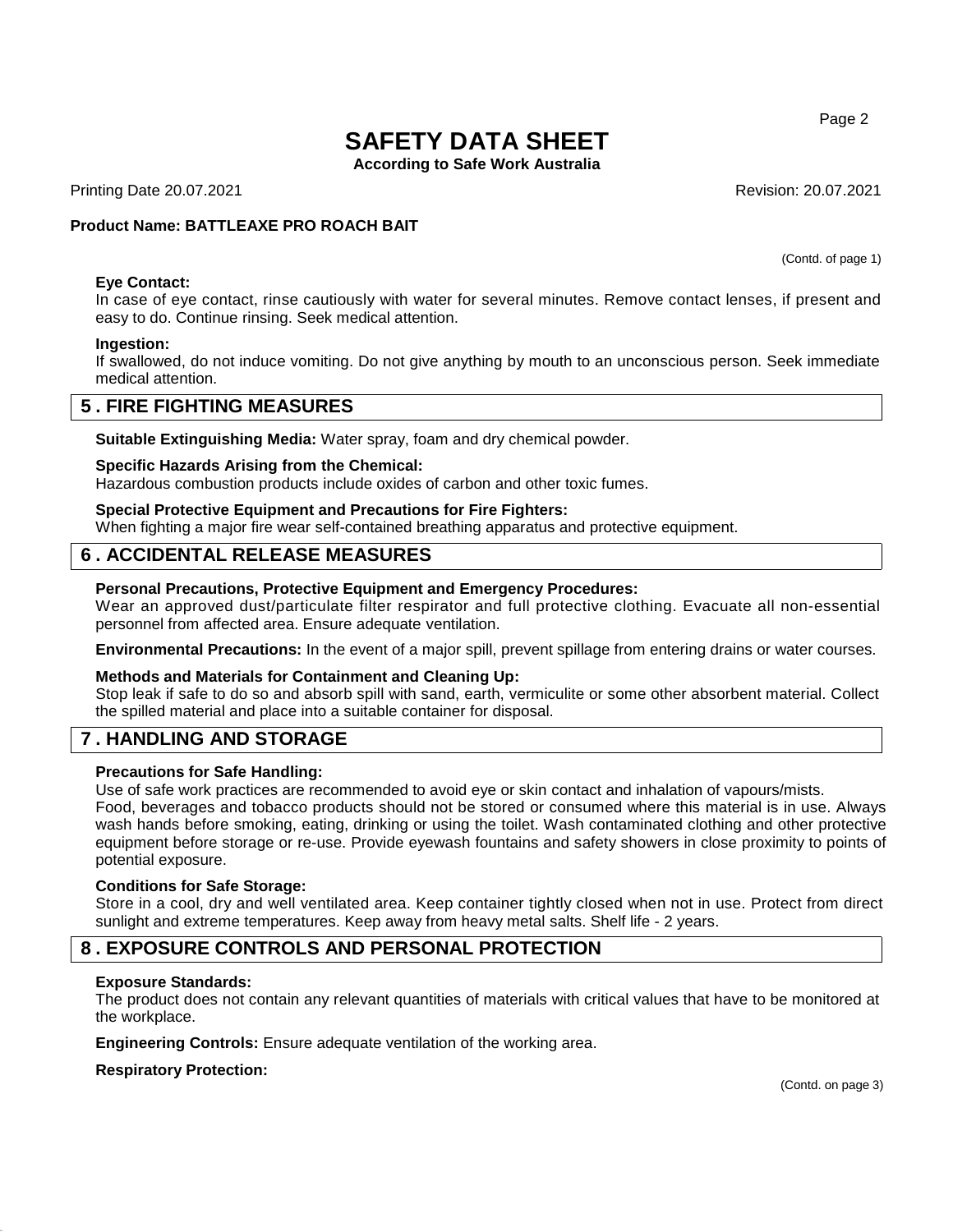Page 3

# **SAFETY DATA SHEET**

**According to Safe Work Australia**

Printing Date 20.07.2021 Revision: 20.07.2021

### **Product Name: BATTLEAXE PRO ROACH BAIT**

(Contd. of page 2)

Use an approved vapour respirator under conditions where exposure to the substance is apparent (e.g. generation of high concentrations of mist or vapour, inadequate ventilation, development of respiratory tract irritation) and engineering controls are not feasible. See Australian Standards AS/NZS 1715 and 1716 for more information.

### **Skin Protection:**

PVC, PVA, nitrile, neoprene, rubber or vinyl gloves. See Australian/New Zealand Standard AS/NZS 2161 for more information.

When selecting gloves for use against certain chemicals, the degradation resistance, permeation rate and permeation breakthrough time should be considered.

Occupational protective clothing (depending on conditions in which it has to be used, in particular as regards the period for which it is worn, which shall be determined on the basis of the seriousness of the risk, the frequency of exposure to the risk, the characteristics of the workstation of each worker and the performance of the protective clothing). See Australian/New Zealand Standard AS/NZS 4501 for more information.

### **Eye and Face Protection:**

Eye and face protectors for protection against splashing materials or liquids. See Australian/New Zealand Standard AS/NZS 1337 for more information.

# **9 . PHYSICAL AND CHEMICAL PROPERTIES**

| Appearance:                                              |                           |
|----------------------------------------------------------|---------------------------|
| Form:                                                    | Gel                       |
| Colour:                                                  | Yellow to brown-yellow    |
| Odour:                                                   | Odourless                 |
| <b>Odour Threshold:</b>                                  | Not determined.           |
| pH-Value:                                                | $5 - 7$                   |
| <b>Melting point/Melting range:</b>                      | No information available  |
| <b>Initial Boiling Point/Boiling Range:</b>              | No information available  |
| <b>Flash Point:</b>                                      | Not applicable            |
| <b>Flammability:</b>                                     | Product is not flammable. |
| <b>Auto-ignition Temperature:</b>                        |                           |
| <b>Decomposition Temperature:</b>                        | Not determined.           |
| <b>Explosion Limits:</b>                                 |                           |
| Lower:                                                   | Not applicable            |
| Upper:                                                   | Not applicable            |
| Vapour Pressure:                                         | Not applicable.           |
| Density:                                                 | Not determined.           |
| <b>Relative Density:</b>                                 | Not determined.           |
| <b>Vapour Density:</b>                                   | Not applicable.           |
| <b>Evaporation Rate:</b>                                 | Not applicable            |
| <b>Solubility in Water:</b>                              | No information available  |
| Partition Coefficient (n-octanol/water): Not determined. |                           |

# **10 . STABILITY AND REACTIVITY**

**Possibility of Hazardous Reactions:** Hazardous polymerisation will not occur.

**Chemical Stability:** Stable at ambient temperature and under normal conditions of use.

**Conditions to Avoid:** Direct sunlight and extreme temperatures.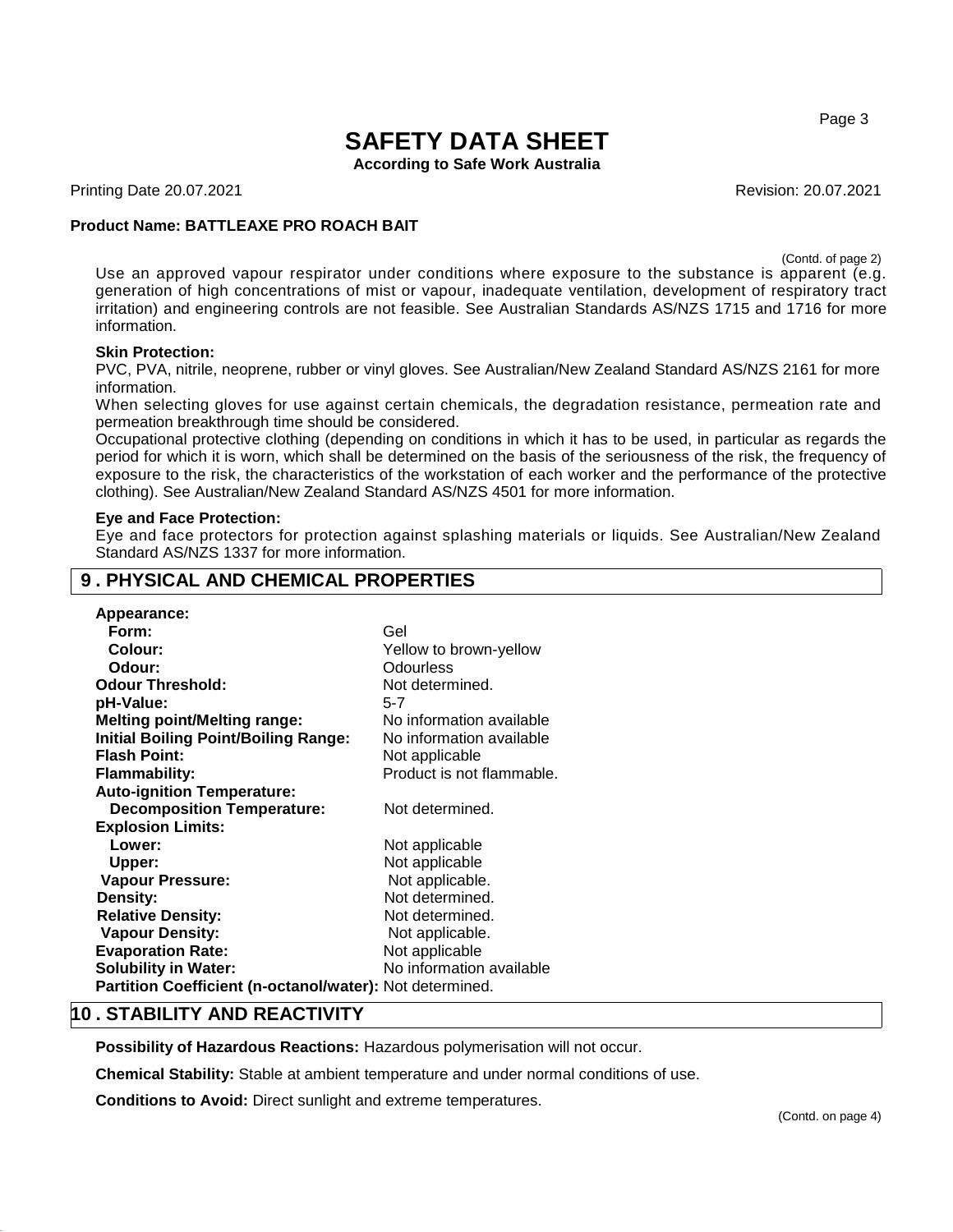**According to Safe Work Australia**

Printing Date 20.07.2021 Revision: 20.07.2021

### **Product Name: BATTLEAXE PRO ROACH BAIT**

**Incompatible Materials:** Heavy metal salts.

**Hazardous Decomposition Products:** Oxides of carbon and other toxic fumes.

# **11 . TOXICOLOGICAL INFORMATION**

### **Toxicity:**

**LD**₅₀**/LC**₅₀ **Values Relevant for Classification:**

**120068-37-3 Fipronil (ISO)**

**Oral** Dermal LD50 >5000 mg/kg (rat) LD50 >5000 mg/kg (rat)

### **Acute Health Effects**

**Inhalation:** No adverse health effects expected. **Skin:** No adverse health effects expected. **Eye:** No adverse health effects expected. **Ingestion:** Ingestion is not considered a potential route of exposure.

**Skin Corrosion / Irritation:** Based on classification principles, the classification criteria are not met. **Serious** 

**Eye Damage / Irritation:** Based on classification principles, the classification criteria are not met.

**Respiratory or Skin Sensitisation:** Based on classification principles, the classification criteria are not met.

**Germ Cell Mutagenicity:** Based on classification principles, the classification criteria are not met.

**Carcinogenicity:** This product does NOT contain any IARC listed chemicals.

**Reproductive Toxicity:** Based on classification principles, the classification criteria are not met.

### **Specific Target Organ Toxicity (STOT) - Single Exposure:**

Based on classification principles, the classification criteria are not met.

### **Specific Target Organ Toxicity (STOT) - Repeated Exposure:**

Based on classification principles, the classification criteria are not met.

**Aspiration Hazard:** Based on classification principles, the classification criteria are not met.

**Chronic Health Effects:** No information available

**Existing Conditions Aggravated by Exposure:** No information available

### **Additional toxicological information:**

The Australian Acceptable Daily Intake (ADI) for fipronil for a human is 0.0002 mg/kg/day, set for the public for daily, lifetime exposure. This is based on the NOEL of 0.02 mg/kg/day, the level determined to show no effects during long term exposure for the most sensitive indicators and the most sensitive species. (Ref: Comm. Dept. of Health and Ageing Office of Chemical Safety, 'ADI List', March 2016).

# **12 . ECOLOGICAL INFORMATION**

**Ecotoxicity:** The material is toxic to silkworm.

**Aquatic toxicity:** Harmful to aquatic organisms. May cause long-term adverse effects in the aquatic environment.

**Persistence and Degradability:** No information available

Page 4

(Contd. of page 3)